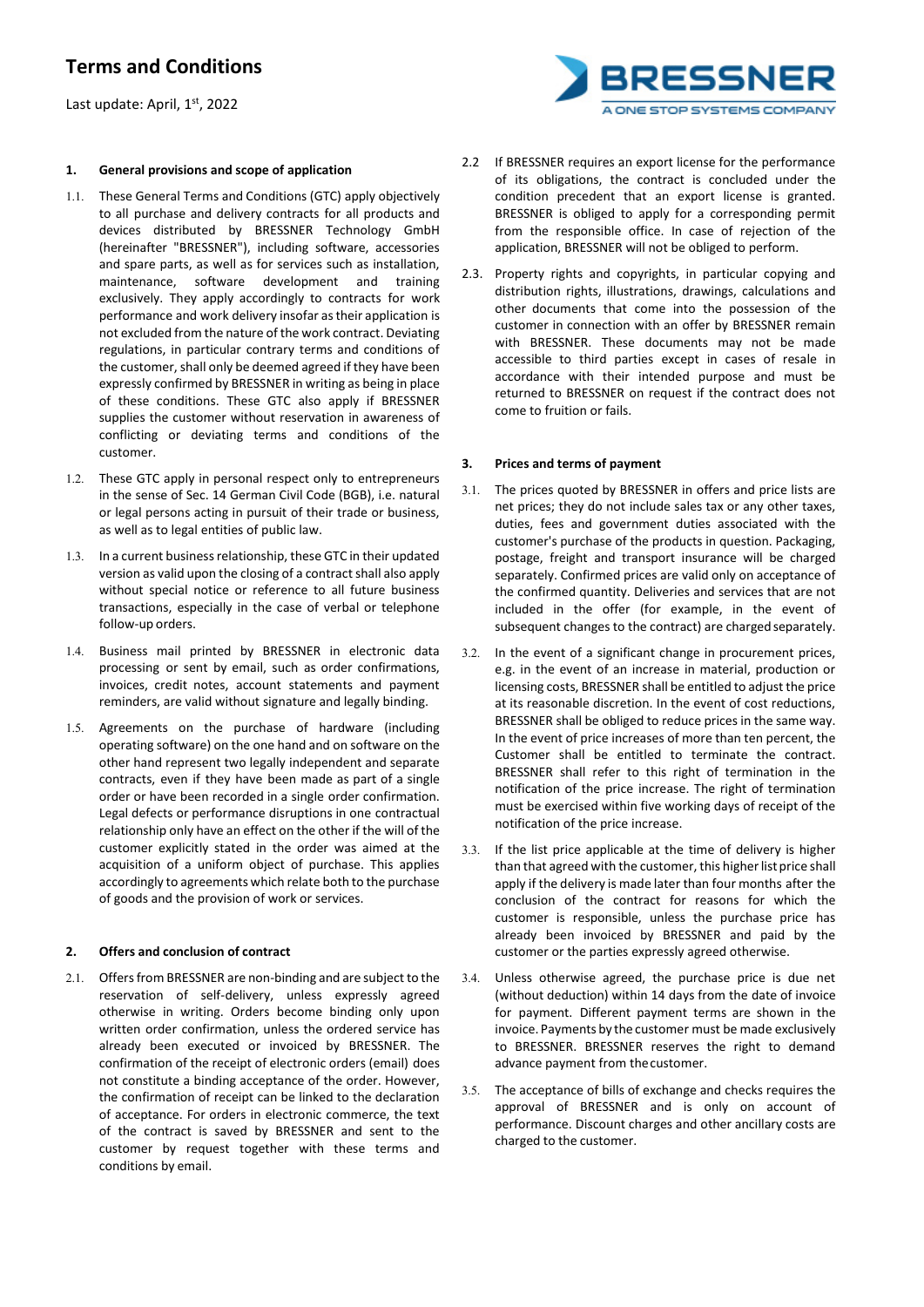Page 2



- 3.6. If the customer is in arrears with due payments, BRESSNER is entitled to withhold the delivery from other orders of the customer. Upon receipt of payment of the outstanding amounts, BRESSNER shall be entitled to make a new delivery under consideration of other delivery obligations at its reasonable discretion (Sec. 315 German Civil Code).
- 3.7. If the customer does not meet his payment obligations (e.g. a check or bill is not redeemed) or if insolvency proceedings are applied for or instituted, BRESSNER is entitled to demand payment of the entire claim, irrespective of the term and maturity of a bill of exchange. In such case BRESSNER is entitled to execute outstanding deliveries only against advance payment or security. If advance payment or security is not provided even after the setting of a reasonable deadline, BRESSNER shall be entitled to withdraw from the contract with regard to services not yet performed, with the result that all claims of the customer regarding the not yet executed deliveries shall expire. In these cases, besides the rescission, BRESSNER can also claim damages and execute its rights from the retention of title in accordance with the following clause 10 below.
- 3.8. The customer is only entitled to offset if his counterclaims are legally established, undisputed or acknowledged by BRESSNER. Rights of retention or other rights of refusal of performance may be asserted against BRESSNER only if and insofar as they are based on the same contractual relationship. Even if the business relationship is ongoing, each individual order must be regarded as a separate contractual relationship. Complaints of any kind whatsoever do not justify withholding of payments, unless the alleged deficiencies are legally established, undisputed or acknowledged byBRESSNER.

## **4. Quality and tolerances, advisory duties**

- 4.1. The product description of BRESSNER and the manufacturer shall be deemed agreed as the quality of the goods or services. Assurances and guarantees by BRESSNER are only valid if granted expressly and in writing. For public statements, especially in advertising, BRESSNER is only responsible if it has caused them and if the purchase decision of the customer has actually been influenced by it. The information contained in catalogues, price lists, brochures, circulars, other advertising, other publications or in the documents belonging to the offer, drawings, illustrations, performance descriptions, measurements and weights or other performance data are approximately correct within the scope of customary industry standards, and insofar of limited significance. They only constitute guarantees if they have been expressly designated as such by us in writing. A reference to DIN standards is only a closer description of the product and does not constitute a guarantee unless expressly agreed.
- 4.2. Reasonable deviations from specified performance data (tolerances) of up to 10% do not represent a material defect.
- 4.3. BRESSNER reserves the right to make design changes to devices without prior notice, provided these are customary in the trade and within reason for the contracting party. The customer cannot claim that devices already delivered will be

retrofitted according to the modifications of the running series.

- 4.4. The customer is liable for the correctness of the documents to be supplied by him, such as patterns and drawings. If industrial property rights of third parties are infringed during the manufacture of the goods according to drawings, samples or other information provided by the customer, the customer shall indemnify BRESSNER from all claims of the property rights holder.
- 4.5. BRESSNER shall only accept advisory duties by conclusion of a written consulting agreement

### **5. Delivery and acceptance**

- 5.1. The deadlines for deliveries or services specified by BRESSNER are only approximate, unless they have been confirmed in writing with a date determined by calendar. Specified delivery periods begin with the dispatch of the written order confirmation, but not before the customer procures the agreed or necessary documents and releases and not before receipt of any required official certificates or approvals. If the customer is obliged to make advance payments, the delivery period begins on receipt of the advance payment by BRESSNER.
- 5.2. Agreed deadlines are deemed being met when the delivered goods have left the factory or warehouse of BRESSNER or the customer has been informed of their readiness for dispatch or the service has been performed until expiry of the period. BRESSNER is entitled to make partial deliveries within reason.
- 5.3. If compliance with agreed delivery dates becomes impossible or economically unreasonable due to force majeure, governmental action, catastrophes such as fire or floods, pandemics or epidemics (even if their outbreak was already known prior to the conclusion of the contract), quarantine, war, riots, labor disputes in own factories, delivery facilities, at suppliers or means of transport, power outage or failure of telecommunication lines, BRESSNER shall be entitled to catch up delivery after the reason for the obstruction has ceased. This also applies if their occurrence or outbreak was already known before conclusion of the contract. In case of delivery delay of more than four months, the customer is entitled to reject the delivery and to withdraw from the contract. The customer has no further rights or claims for non-delivery or late delivery for such reasons, not even if these reasons only occur when the delivery period has already passed or if BRESSNER was in default.
- 5.4. BRESSNER does not assume any procurement risk according to Sec. 276 German Civil Code, unless explicitly agreed in writing. The mere obligation to deliver unascertained goods of a particular kind shall not imply the assumption of a procurement risk.
- 5.5. If the customer is in default of acceptance, starting one month after notification of readiness for dispatch, he will be charged with the storage costs. BRESSNER is entitled to charge 1% of the net price of the goods for each commenced month. The customer remains free to proof lower storage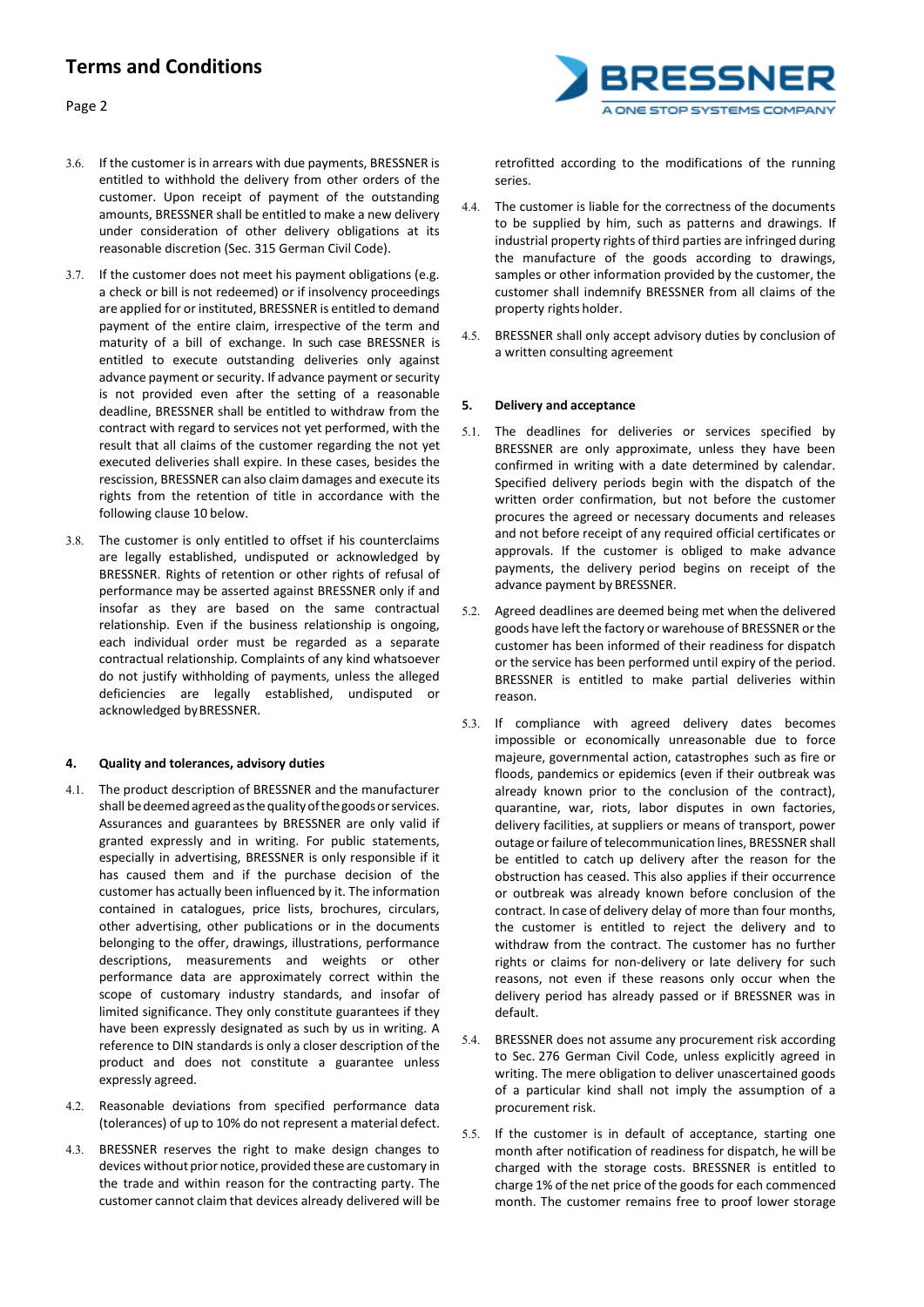



costs, as well as BRESSNER is free to claim a higher damage cause by the delay.

- 5.6. Compliance with the delivery and performance deadlines presupposes the fulfillment of the contractual obligations of the customer. Upon request, he is obliged to confirm in writing that he is prepared to accept and complete any necessary preparatory acts prior to delivery. In case of refusal or rejection of takeover of the goods, default of acceptance occurs.
- 5.7. The delivery of BRESSNER is ex works (EXW Incoterms 2020). In case of agreement of a different Incoterm clause or any other kind of delivery, the following rules shall apply: The type of transport, the means of transport, the nature and extent of the required means of protection and the choice of carrier, as well as the packaging, are decided freely by BRESSNER after a due assessment and under exclusion of liability. At the request of the customer, the shipment will be insured by BRESSNER against theft, breakage, transport, fire and water damage and other insurable risks at the expense of the customer.
- 5.8. If the order constitutes a contract for work, the customer shall be in default of acceptance of the work if he does not declare acceptance within one week after completion and delivery or notification of completion. Acceptance shall be deemed to have taken place if the customer uses the work after delivery or notification of completion for a period of fourteen days, provided that BRESSNER has informed the customer of this consequence upon delivery, in the notification of completion or on invoicing.
- 5.9. In case the ordered work is installed by BRESSNER at the place of the customer, by derogation from clause 5.7 the customer shall be obliged to declare acceptance immediately on the spot, completion provided. In case of omission, acceptance shall be deemed declared nonetheless, if the customer takes the delivered, completed and installed work into use or operation. Recognizable deficiencies of the work or its installation must be reported immediately in the presence of the technician or representative of BRESSNER.

## **6. Transfer of risk, transport damage**

- 6.1. The risk is transferred to the customer with delivery ex works (EXW Incoterms 2020). If another kind of delivery is agreed upon, the risk shall pass to the customer upon handover to the forwarder, carrier or collector. This shall also apply to carriage paid delivery or free delivery. When delivered by BRESSNER, BRESSNER bears the risk until delivery to the receiving office. The preceding shall also apply to partial deliveries.
- 6.2 Delivered items, even if they have insignificant defects, are to be accepted by the customer, without prejudice to the rights under clause 7. Complaints regarding transport damage must be made by the customer in due time to freight forwarders, carriers and their insurance companies themselves.

### **7. Warranty**

- 7.1 The customer is obliged to inspect the goods properly upon receipt. He must notify BRESSNER in writing of any discernible defects, shortfalls or incorrect deliveries immediately upon receipt of the goods on the delivery note or on the bill of lading, however no later than five working days after receipt and in any case before processing or installation. Otherwise, the deliveries are considered approved. Hidden defects shall be reported in due time after detection and within the warranty period of clause 7.3. Except in cases according to clause 7.14, warranty claims are excluded in case of delayed reporting.
- 7.2. The warranty for legal deficiencies shall be limited to the territory of the Federal Republic of Germany, unless otherwise agreed, In case of software obtained by BRESSNER from a third party, the special warranty and liability provisions of clauses 11.4 to 11.7 shall apply.
- 7.3. Unless otherwise agreed, the warranty period is one year from transfer of risk (according to clause 6.1 or, in case of a work performance, upon acceptance of the work). This does not apply in the cases specified in clause 7.14. If the customer purchases the goods for resale (if necessary after further processing), the warranty is extended by the time until the resale, but not by more than one month.
- 7.4. Excluded from the warranty are damages resulting from inappropriate and improper use, faulty or improper installation or commissioning by the customer or third parties, normal wear and tear, faulty or negligent handling, use of unsuitable equipment, improper storage and climatic, chemical , electrochemical and electrical effects, provided that they are not the fault of BRESSNER. The same applies to damages resulting from non-observance of the installation, operating and maintenance instructions, as well as damage due to improper modifications or repair work by the customer or third parties and from influences of parts of foreign origin as well as from further use despite the occurrence of an obvious error.
- 7.5. The creation of a warranty obligation requires a professional execution of the installation of the devices and other delivery items from BRESSNER. The warranty obligation lapses if the delivered goods are changed by third parties or by the installation of parts of foreign origin, unless the defect is not causally related to the change. It also expires if the customer disregards provisions for commissioning and this causes a defect.
- 7.6. The warranty obligation shall cease to apply if BRESSNER is not given the time or opportunity necessary to rectify the defect or make replacement deliveries as it seems fit at BRESSNER's discretion. The customer has the right to have the defect rectified himself or by a third party and to demand compensation from BRESSNER for the necessary costs, only in urgent cases of endangering operational safety, preventing disproportionately large damages or if BRESSNER is in default of remedying the defect. However, a prerequisite in this case is that BRESSNER is notified immediately of the damage.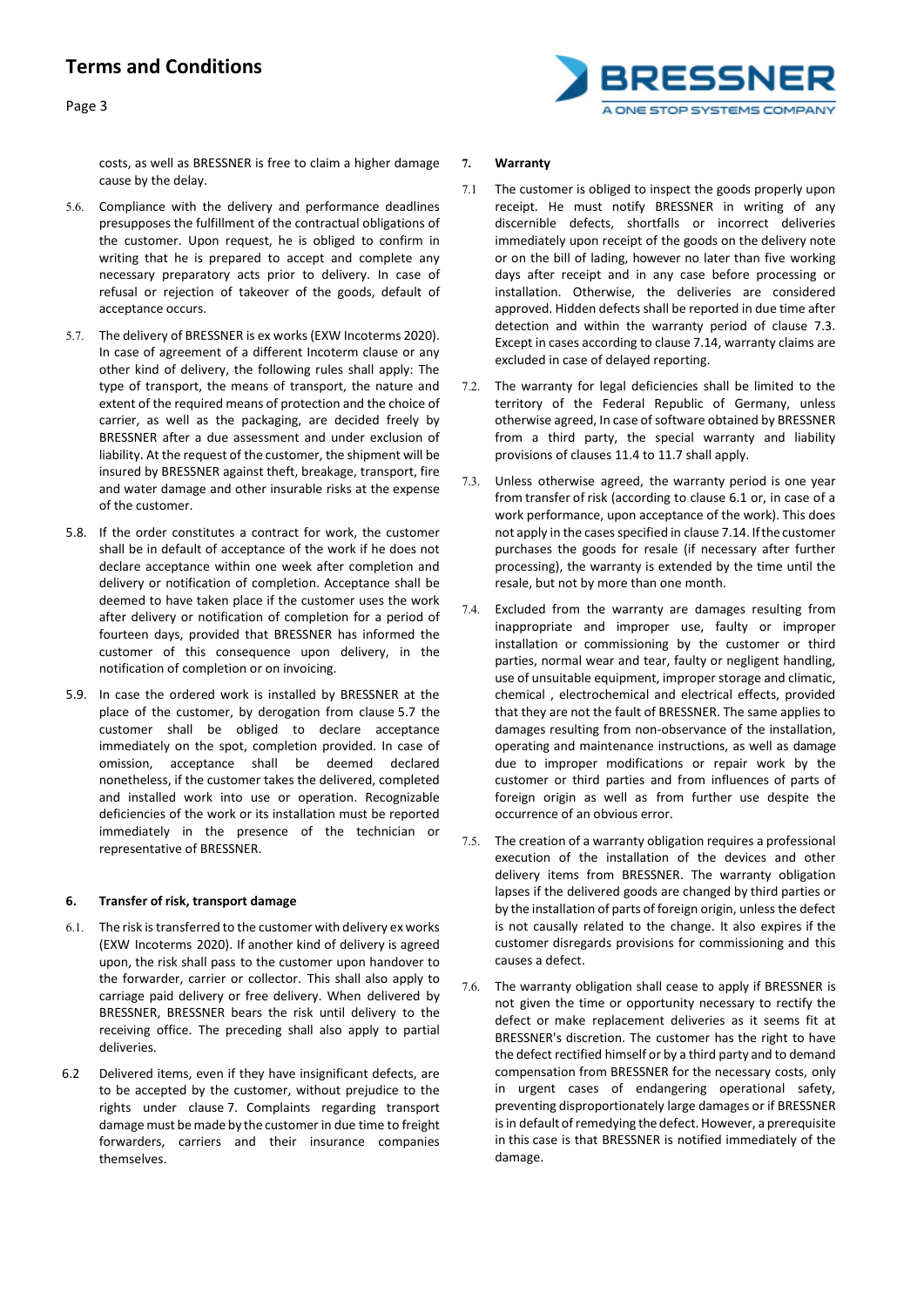

- 7.7. The warranty is limited to the choice of BRESSNER for free delivery or repair within the territory of the European Union and the European Economic Area. This does not apply if, due to special, statutory provided circumstances (for example, Sec. 323 (2), 326 (5), 444 or 636 German Civil Code), the customer can claim immediate reduction, withdrawal from the contract or compensation for the damage instead of performance. BRESSNER shall be entitled to make the supplementary performance dependent on the prior payment of a part of the fee commensurate with regard to the defect and to have the rectification carried out by the manufacturer. In the case of replacement delivery, the rejected goods or parts shall become the property of BRESSNER at the time BRESSNER acknowledges the complaint. Any additional costs incurred as a result of difficult access to the installation site or insufficient working space or through delivery to an area outside the European Union or the European Economic Area shall be borne by the customer. If the customer receives a faulty assembly instruction, BRESSNER is only obliged to deliver a faultless assembly instruction. This obligation does not apply if the defect in the assembly instructions does not prevent the proper assembly.
- 7.8. If the rectification or replacement fails, the customer may, at his choice, demand a reduction of the remuneration or compensation for damages or withdraw from the contract, unless a further attempt of subsequent improvement or replacement cannot reasonably be expected of him. However, in the case of minor breach of contract, especially minor defects, the customer has no right of withdrawal. If the customer chooses to withdraw from the contract because of a defect after failed supplementary performance, he is not entitled to compensation. If he chooses compensation for damages after failed performance, the goods remain with the customer, if this can reasonably be expected of him. In such case, the compensation is limited to the difference between the purchase price and the value of the defective good. This does not apply if BRESSNER has fraudulently caused the breach of contract. Claims for damages can only be asserted by the customer under the conditions specified in clause 9.
- 7.9. For defects to unascertained goods of a particular kind, BRESSNER shall only be liable to the same degree as for defects to ascertained goods. In particular, a procurement obligation shall not constitute a no-fault-liability of BRESSNER, unless explicitly agreed in writing.
- 7.10. Unless the warranty for software is excluded according to clauses 11.4. to 11.6, Software errors shall be remedied at the discretion of BRESSNER by providing a corrected version of the software or by appropriate remedial action. The customer shall provide BRESSNER with the information and documentation necessary to remedy the error. Before implementing a new correction version, BRESSNER will provide a transitional solution to circumvent the error, unless this is impossible or disproportionate for BRESSNER. For software that has been extended by BRESSNER through interfaces that BRESSNER has released for this purpose, the warranty extends only to, but not beyond, the software including the interface.
- 7.11. Used products are provided in their current condition and under the exclusion of any warranty. This does not apply in the cases specified in clause 7.14.
- 7.12. If a purchaser of the customer asserts his warranty rights against him in Germany, BRESSNER indemnifies the customer against the warranty claim of his purchaser under the conditions and to the extent that BRESSNER directly assumes the warranty for the purchaser in accordance with the preceding clauses 7.3. to 7.11. However, this exemption is only made on the condition that the purchaser allows BRESSNER to carry out the repair work that BRESSNER deems necessary at the purchaser's premises. In particular, he must ensure that BRESSNER obtains the required time to perform the necessary checks, reworks and replacement deliveries and has sufficient access to the defect good, even if it is permanently installed at the purchaser's premises. Additional costs resulting from difficult access or insufficient work space are always borne by the customer. If the customer is claimed by his purchaser in connection with a sale of consumer goods, the rules for recourse in the delivery chain according to Sec. 445a German Civil Code remain unaffected.
- 7.13. As far as the parties have not excluded the claim for reimbursement of expenses according to Sec. 478 (2) German Civil Code by granting an equal compensation, the customer is obliged to refuse supplementary performance in case of resale of the goods to a consumer according to Sec. 439 (4) German Civil Code, if it is only possible with disproportionate costs. In the case of a resale of the good by the customer to an entrepreneur, he must also oblige him to refuse supplementary performance in case of resale of the good to a consumer, if it is only possible with disproportionate costs. BRESSNER therefore replaces the customer with the expenses required for supplementary performance within the scope of Sec. 445a (1) German Civil Code only if they are not disproportionate within the meaning of Sec. 439 (4) German Civil Code.
- 7.14. The exclusion or limitation of warranty according to clauses 7.1, 7.3 and 7.11 shall not apply in case of intentional, gross negligent or fraudulent conduct of BRESSNER, in case of culpable injury of life, limb or health, in case of assumption of a guarantee or procurement risk (Sec. 276 German Civil Code) or in case of a mandatory legal liability, in particular according to the German Product Liability Act. The statutory provisions on regress in the delivery chain (Sec. 445a German Civil Code) shall remain unaffected, unless the goods delivered by BRESSNER are processed or modified by the customer in deviation from their intended purpose.
- 7.15. None of the preceding warranty terms shall constitute a limitation of a merchant's duty to examine the received goods and to give notice of defects according to Sec. 377 HGB (German Commercial Code).

## **8. Return of goods to BRESSNER**

8.1. Before returning goods to BRESSNER, the customer is obliged to apply for an RMA number issued by BRESSNER, using the provided and duly completed application form. He shall indicate this number in the delivery note and in a copy of the RMA form to be attached to the consignment. This

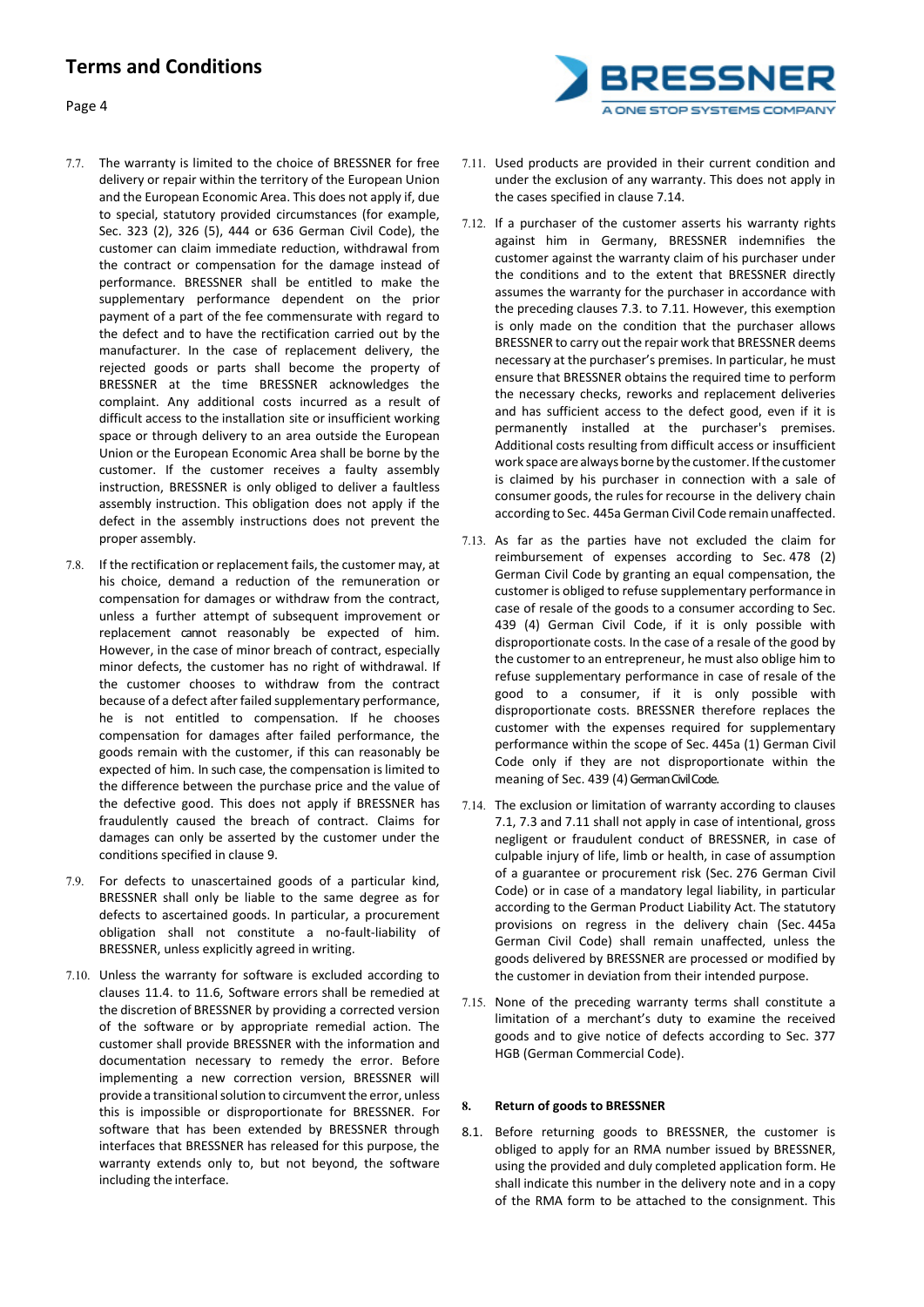

obligation applies irrespective of the reason for the return of goods, in particular in the case of exchange, in warranty cases and upon return for repair.

- 8.2 Returns from a third country outside the European Union or the European Economic Area shall be agreed in advance with BRESSNER, in particular but not exclusively with regard to customs clearance and customs-related data. BRESSNER is not obliged to accept incorrectly declared or unfree returned goods.
- 8.3 The RMA form is available on the BRESSNER website (www.bressner.de) under "Contact" and can be completed and dispatched or downloaded from there. Upon request, it will also be sent to the customer by fax or letter.
- 8.4 BRESSNER shall not be liable for damages resulting from disregard of the provision under clause 8.1, in particular for any delays in the handling of warranty claims and repairs.

## **9. General limitation of liability**

- 9.1. BRESSNER is fully liable only for intent and gross negligence (also of its legal representatives and agents) as well as for damages resulting from injury to life, limb or health based on a negligent breach of duty by BRESSNER or his legal representatives or agents. Likewise, BRESSNER shall be liable without limitation for damages resulting from the lack of warranted characteristics, the assumption of a procurement risk, the failure to comply with a granted guarantee or fixed delivery- or performance-dates. Any mandatory legal Liability, in particular under the German Product Liability Act, also remains unrestricted.
- 9.2. In the case of any other breach of material contractual obligations (cardinal obligations), the liability of BRESSNER shall be limited to the amount of the contractually typical foreseeable damage. Cardinal duties are those duties which give the contract its character and on the fulfillment of which the contractual partner may and did rely; these are the essential rights and obligations which create the conditions for performance ofthe contract and are indispensable for the attainment of the purpose of the contract.
- 9.3. Otherwise, the liability of BRESSNER is excluded regardless of the legal grounds including unlawful acts or tort.
- 9.4. Except in case of a liability according to clause 9.1., BRESSNER shall not be liable for lost profits, business interruptions, missed savings, damages arising from claims of third parties and other indirect and consequential damages. Except in cases according to clause 9.1., the liabilty for the loss of recorded data is excluded, unless BRESSNER has created a special confidence in this respect. For the recovery of data, BRESSNER is only liable if the customer has ensured that this data can be reconstructed from other data at reasonable costs.
- 9.5. The above exclusions and limitations of liability apply accordingly to non-contractual and pre-contractual liability.
- 9.6. As far as the liability of BRESSNER is limited or excluded, the personal liability of executives, employees, representatives and agents of BRESSNER shall also be limited or excluded.
- 9.7. The claims of the customer for damages expire with the end of the warranty period provided in clause 7.3., but no later than twelve months after the claim arises, except for cases specified in clause 7.14.
- 9.8. For claims for reimbursement of expenses with the exception of those according to § 439 (2) and 635 (2) German Civil Code -this clause 9 applies accordingly.
- 9.9. None of the preceding terms on the liability of BRESSNER shall constitute any shift of the legal burden of proof.
- 9.10. For software obtained by BRESSNER from third parties, the warranty- and liability-provisions of clauses 11.4. to 11.7. shall apply.

### **10. Retention of title**

- 10.1. BRESSNER retains ownership of the delivered goods and provided works until full payment of the purchase price. In case of breach of contract by the customer, in particular in case of default of payment, BRESSNER is entitled to take back the delivered goods. Its withdrawal by BRESSNER is a withdrawal from the contract. BRESSNER is authorized to realize the goods after they have been taken back; the proceeds of the realization - less reasonable costs of realization - shall be deducted from the liabilities of the customer.
- 10.2. In case of ongoing business relationship with the customer, BRESSNER reserves ownership of movable property until all claims arising from the business relationship have been fulfilled.
- 10.3 The customer is obliged to treat the delivered goods with care and insure them at his own expense against fire and water damage as well as theft and vandalism at replacement value. On request, BRESSNER can demand submission of the insurance policy for inspection. The customer hereby assigns his claims against the insurer with regard to the delivered goods to BRESSNER; BRESSNER accepts this assignment. BRESSNER also declares the re-assignment of these claims to the customer under the condition precedent of the expiry of the retentionoftitle due tocomplete payment of all claims of BRESSNER. Required maintenance and inspection work must be carried out on time by the customer at his own expense.
- 10.4 Within the scope of ordinary business operations, the customer is entitled to resell the goods delivered by BRESSNER and to transfer them further. The customer hereby assigns his claims (including value added tax) from the resale of these goods to BRESSNER. If the customer transfers the receivables from the resale of the goods to a current account, he assigns to BRESSNER the claim from the closing balance, limited to the amount of the purchase price claim of BRESSNER for the goods resold by the customer. BRESSNER accepts these assignments.
- 10.5 If there is a ban on assignment between the customer and his purchaser, the customer is not authorized to resell the goods, unless the receivable from their resale is transferred to a current account. In this case, the customer assigns the current account claim (causal balance) against his purchaser to BRESSNER according to clause 10.4. After balancing of the

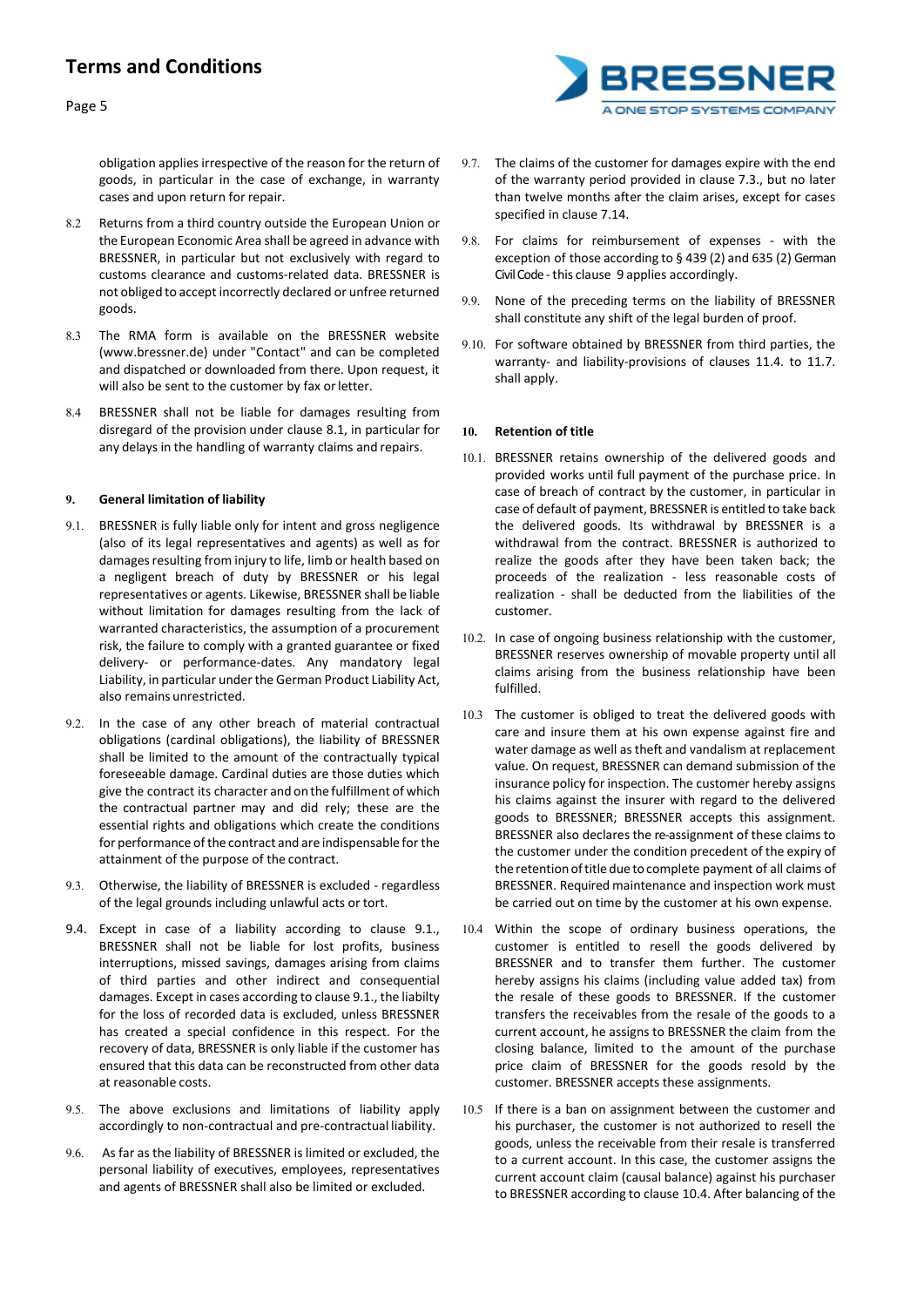Page 6



current account, the causal balance shall be replaced by the recognized balance, which is deemed being assigned to BRESSNER up to the amount of the initial current account claim.

- 10.6 Insofar as the customer processes the goods delivered by BRESSNER, BRESSNER becomes the owner of the new movable item produced. The processing or transformation of the delivered goods is always carried out for BRESSNER, however without obligation for BRESSNER. If the manufactured item is not manufactured exclusively from BRESSNERs goods, BRESSNER acquires the co-ownership of the manufactured item; the coownership share of BRESSNER is determined by the ratio of the net price of the goods of BRESSNER to the net prices of the remaining items that were processed in making the new item.
- 10.7. BRESSNER revocably authorizes the customer to collect the claims assigned to BRESSNER. BRESSNER will be entitled to revoke this authorization if the customer is in default with his payment obligations. It also expires without revocation as soon as the customer is over-indebted or insolvent, or in case of imminent insolvency or a material deterioration in his assets.
- 10.8. In the event of expiry of the collection authorization, the customer is obliged to inform the third party debtors of the assignment of the claims to BRESSNER in writing without delay and to inform BRESSNER of the assignment notice. Upon request, the customer is further obliged to provide BRESSNER with all information and documents required to assert the assigned claims.
- 10.9. At the customer's request, BRESSNER shall release its collateral rights insofar as the realizable value of the goods still owned by BRESSNER and of the claims assigned to BRESSNER exceeds 110% of BRESSNER's claims arising from the ongoing business relationship with the customer. When choosing the securities to be released, BRESSNER must take the legitimate interests of the customer into consideration.
- 10.10. The valuation of the collaterals is based on their realizable market or stock exchange price. If such price is not available or cannot be determined, the purchase price shall apply. If such cannot be ascertained either, then the manufacturer price is decisive.
- 10.11. The customer is not entitled to pledge, transfer or sell the collaterals in a sale-and-lease-back transaction. In the event of seizures and other attacks by third parties, he must inform BRESSNER immediately to enable BRESSNER to file a thirdparty objection suit in accordance with Sec. 771 of the German Code of Civil Procedure (ZPO). As far as the third party is not in a position to reimburse BRESSNER forthe legal and extra-judicial costs of the claim pursuant to Sec. 771 ZPO, the customer shall reimburse BRESSNER for any loss incurred.
- 10.12. If BRESSNER asserts its security interests against the customer, BRESSNER is entitled to enter the customer's land, premises and buildings during his usual business hours, to take possession of the reserved property or collateral property and to have it transferred to anotherlocation.

### **11. Software**

- 11.1. If the scope of delivery includes operating software subject to license, BRESSNER grants the customer a simple, nonexclusive right to use this software on the delivered system in the program state (release) valid at the time of delivery, upon full payment of the invoice from the delivery to the customer. This software may only be assigned in connection with the delivered hardware system. For user software, special license terms apply, which are supplied to the customer with the software. The customer is obliged to install and use software exclusively within the scope of the granted authorization.
- 11.2. Software (including firmware and middleware) is provided to the customer solely as object code on a suitable medium, made available for download or preinstalled on internal storage media of the hardware, the choice being at BRESSNER's sole discretion. The software documentation is provided by BRESSNER either in paper form or in the same way as the software.
- 11.3. Neither the customer nor any third party is authorized to modify, translate or otherwise manipulate the software. This applies accordingly to the associated documentation, as far as it is not provided in paper form. Any reverse engineering, disassembly or decompilation of the software is strictly prohibited.
- 11.4. The software may include freeware or shareware received from a third party by BRESSNER. For the inclusion of such freeware or shareware BRESSNER has paid no license fees; hence the customer, too, will not be charged any license fee for the use of such freeware or shareware. The customer acknowledges andacceptsthat BRESSNER therefore assumes no warranty obligation with respect to such freeware or shareware components and assumes no liability obligations of any kind in connection with the possession, distribution and / or use of the respective freeware or shareware by the customer. The customer recognizes the license terms and conditions for the use of the freeware or shareware specified by the respective author as binding on him.
- 11.5. The software may also contain software components developed under the "Open Source Model" which are distributed solely on the basis of the applicable open source software license terms in effect at the time the relevant open source software component is distributed. The customer recognizes the license conditions for the use of such opensource software components determined by the respective author as binding on him and undertakes to comply with them, in particular with regard to the supply of source code and the attachment or retention of the necessary copyright notices. BRESSNER does not receive license fees or other fees for the supply of open source software components. Insofar as BRESSNER or a third party receives any remuneration in connection with open-source software components, such fee received shall be paid exclusively for additional delivery items and / or services. Due to the special nature of the development and the distribution of open source software components, BRESSNER assumes no warranty for them and excludes any liability for them, in particular in connection with missing specifications, missing functionality, programming errors and other faults, unless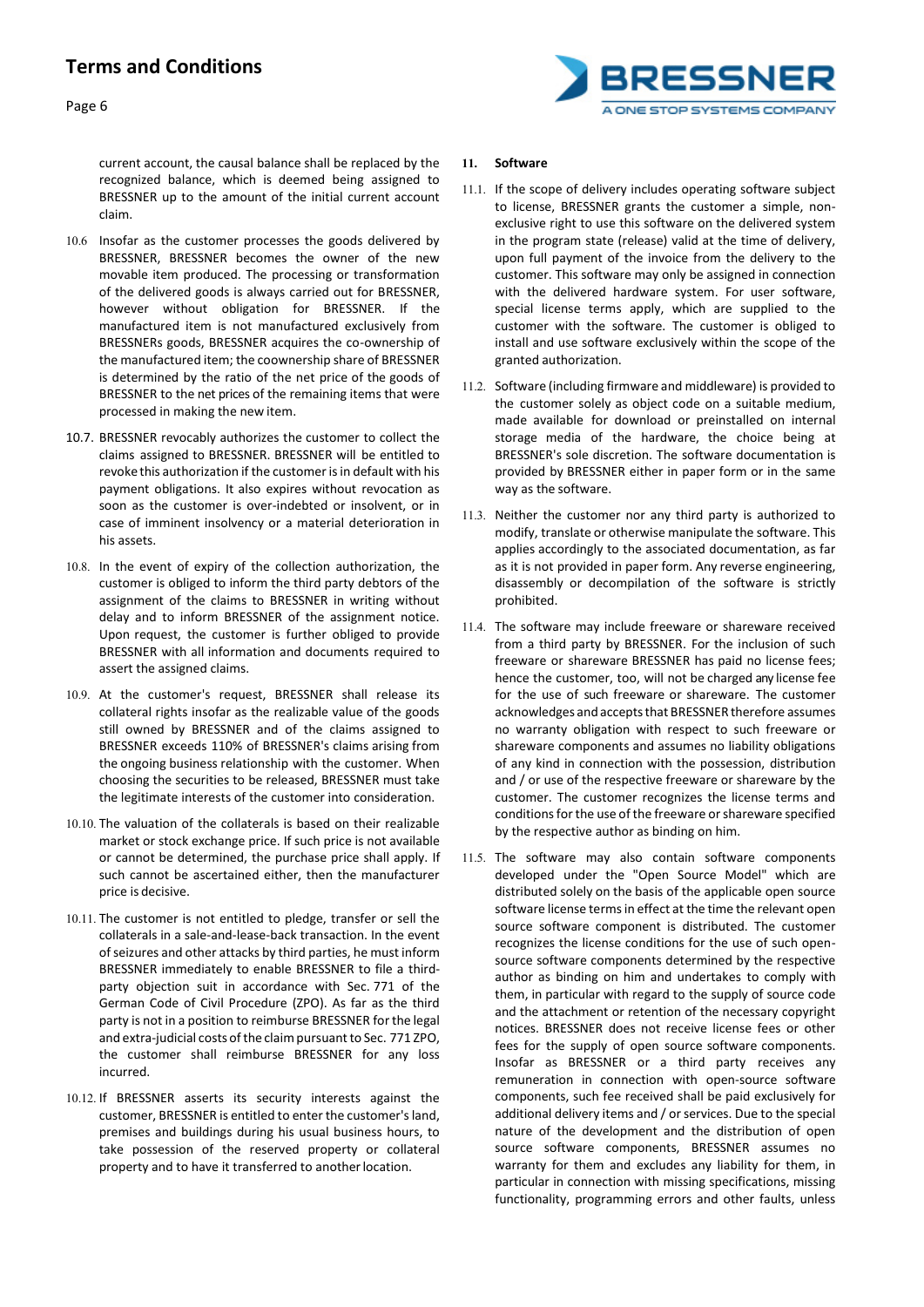Page 7

otherwise provided in the following clauses.

- 11.6. For open source software, which is incorporated in the contractual software product and is necessary for its functioning (embedded software), the above general warranty and liability conditions (clauses 7 and 9) shall apply. Otherwise, BRESSNER assumes no warranty or liability for open source software.
- 11.7. The exclusion of warranty and liability for freeware, shareware and open-source software shall not apply in case of intentional, gross negligent or fraudulent conduct of BRESSNER, in case of culpable injury of life, limb or health, in case of assumption of a guarantee or procurement risk (Sec. 276 German Civil Code) or in case of a mandatory legal liability, in particular according to the German Product Liability Act. The statutory provisions on regress in the delivery chain (Sec. 445a German Civil Code) shall remain unaffected, unless the software delivered by BRESSNER is processed or modified by the customer in deviation from its intended purpose.

### **12. Copyright and infringement of property rights**

- 12.1. The customer acknowledges that software may contain or incorporate copyrights, trademarks, know-how and other industrial property rights and that such rights are owned by BRESSNER or its suppliers. Similarly, work documents for training courses are protected by copyright and may not be reproduced – not even in excerpts – without the express written consent of BRESSNER.
- 12.2. Industrial property rights deriving from work or performance in projects with the customer lie exclusively with BRESSNER, unless such work or performance results were created exclusively by employees of the customer or by third parties on behalf of the customer (e.g. as part of a customer contribution). There is no transfer of property rights to the customer, unless this has been agreed individually and expressly in writing with the customer. Even in the case of an expressly agreed transfer of industrial property rights, BRESSNER reserves the right to use ideas, concepts, experiences, tools, program development components, technologies and other work results that were developed or gained during the performance of the service or work by BRESSNER to the customerfree of charge. If both parties have contributed to the creation of the work or service results, they are jointly entitled to the associated industrial property rights according to their share in the respective result. In relation to their share in the respective result, the parties mutually grant each other a license-free, non-exclusive and unrestricted right of use.
- 12.3. Each party is obliged to notify the other party immediately in writing upon receipt of information that a third party claims the infringement of copyrights or other industrial property due to the contractual use of the goods or work delivered or services rendered by BRESSNER, if the use of these goods, work or services is restricted or prohibited in the country of the place of performance due to such claims. As far as BRESSNER has granted a warranty or assumed liability according to clauses 7., 9. and 11. or by any other agreement with the customer, BRESSNER will, at its own discretion, fulfill these

claims at its own expense, ward them off or end the dispute by means of settlement. The customer shall assist BRESSNER in defense in any reasonable way. BRESSNER will bear all financial burdens arising from a judgment against the customer, including any damages awarded to a third party and the costs of the proceedings. BRESSNER will bear the costs of a settlement if BRESSNER agrees to the settlement. The customer grants BRESSNER the sole authority to decide on the defense in legal procedures and settlement negotiations. He shall grant BRESSNER the necessary powers in each individual case.

- 12.4. Should BRESSNER arrive at the conviction that a product may possibly be the subject of a complaint concerning copyrights or other industrial property rights, then BRESSNER is entitled, at its own discretion
	- to obtain the right to continue using the product at its own expense,
	- to replace the product to a reasonable extent at its own expense or modify it so that it no longer infringes the rights of third parties;
	- to take back the product and to reimburse the buyer the purchase price less a reasonable usage fee.
- 12.5. BRESSNER shall have no obligations if the customer is responsible for the infringement of the property rights, e.g. if claims by third parties are caused because software, machines or parts thereof are changed by the customer or connected to programs or data not provided by BRESSNER. This also applies if the infringement of the industrial property rights was attributable to special specifications made on the customer's instructions or if it was caused by a type of use contrary to the contract or unforeseeable by BRESSNER.

#### **13. Prohibition of use and export restriction**

- 13.1. The customer may not use any product in connection with the operation or the maintenance of
	- a plant or facility using nuclear power,
	- facilities of mass transportation
		- airspace surveillance equipment or aircraft

This prohibition does not apply to flight simulators or mechanical CAD applications for the manufacture of aircraft.

- 13.2 The goods and works delivered by BRESSNER are intended for final destination in the country of delivery agreed with the customer and may not be exported without authorization. The customer is aware that the export of the delivered goods and works, including the technical information transmitted with them, may also be restricted by the export regulations of the Federal Republic of Germany and other states, in particular the United States of America. If BRESSNER grants permission for export, the customer is obligated to comply with the relevant export regulations.
- 13.3 The customer is obliged to observe the relevant sanction lists of the European Union, the German Federal Government, the US export authorities or other relevant countries, e.g. The European Sanctions List, the Denied Persons List, as well